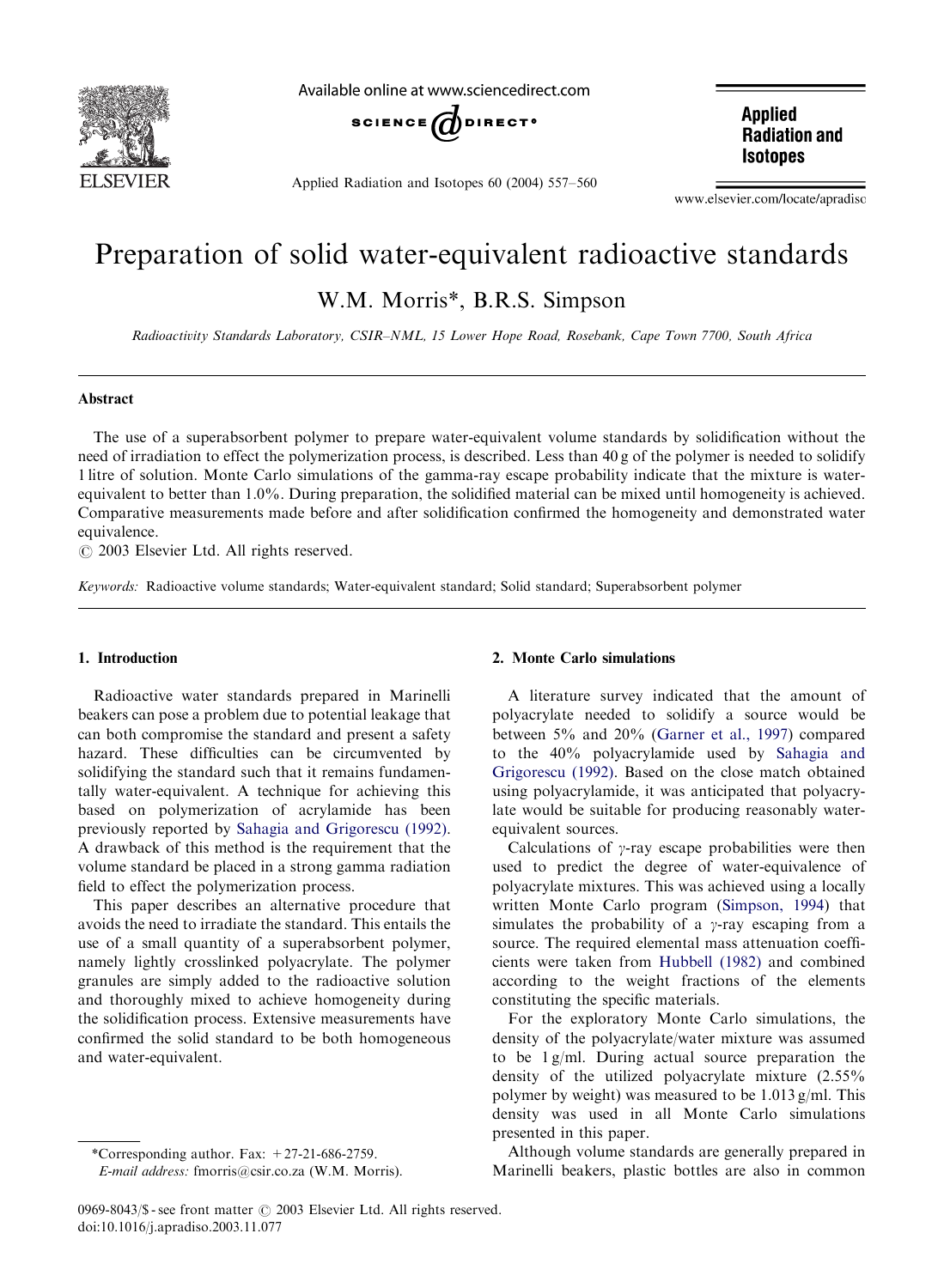<span id="page-1-0"></span>

Fig. 1. Results of Monte Carlo simulations of the  $\gamma$ -ray escape probabilities for water, polyacrylamide, polyacrylate and a polyacrylate and air mixture described in Section 3.2.

use. A simple cylindrical shape with suitable dimensions was thus used for the Monte Carlo simulations. It is shown in the appendix that, for similar materials, changes in the relative escape probabilities are small over a wide range of path lengths. Since the average path length that a  $\gamma$ -ray travels through a Marinelli beaker does not differ much from that through the cylinder simulated, the relationship between the  $\gamma$ -ray escape probabilities of the polymer and water as predicted for the cylinder is a valid approximation for that of the Marinelli beaker.

The results of the Monte Carlo simulations of the  $\gamma$ ray escape probabilities from water and 2.55% polyacrylate used in the present investigation are presented in Fig. 1, together with the Monte Carlo results of 40% polyacrylamide. The results clearly indicate that the attenuation of  $\gamma$ -rays by the selected polymer corresponds to that of water somewhat more closely than the attenuation by the previously studied polyacrylamide.

# 3. Solidified volume sources

## 3.1. Details regarding the selected polymer

Based on the promising outcome of the Monte Carlo simulations, lightly crosslinked polyacrylate was obtained for experimental investigation. The actual product used for these tests was HySorb 7150M from BASF Aktiengesellschaft. It is a polyelectrolite and belongs to the class of superabsorbent polymers. The crosslinking renders this polymer insoluble in water, while the ionic nature draws water into the polymer network to dilute the ionic strength. This allows the polymer to absorb up to 3000 times its weight in pure water ([Garner et al.,](#page-3-0) [1997\)](#page-3-0). When an acid- or salt-containing solution is



Fig. 2. The amount of polyacrylate needed to solidify 1 litre of acidic solution as a function of acid concentration.

added to polyacrylate, the polymer network preferentially absorbs the charged particles and less water is required to dilute the ionic strength. Since sources are generally acidic in nature and contain varying amounts of acid, the amount of HySorb needed to solidify a litre of acidic solution was determined as a function of acid concentration. These results are presented in Fig. 2. A correctly solidified mixture consisted of opaque granules that did not flow. The addition of less of the polymer resulted in a mixture that was wet and still flowed, while the addition of too much produced a crumbly product with the appearance of crushed ice.

## 3.2. Source preparation

Two comparable 1-litre Marinelli liquid standards were prepared gravimetrically from a master solution containing  $156.34 \text{ kBq}$   $^{152}\text{Eu}$ ,  $16.23 \text{ kBq}$   $^{137}\text{Cs}$  and  $42.01$  kBq  $^{60}$ Co per litre on 14 January 2003. About 40 ml of the stock solution was used per source and the sources acidified to a hydrochloric acid concentration of 0.05 M. The one standard remained in liquid form, while the other was solidified according to the procedure described below.

The mass and the exact liquid level of the source to be solidified were recorded, after which the solution was decanted into a suitable container. An accurately weighed quantity of HySorb, of the order of 25.5 g (see Fig. 2), was added to the solution and the resulting mixture stirred thoroughly for about 5 min until completion of the solidification process. The stirring was crucial to ensure the even distribution of the radionuclide ions attached to the polymer membrane walls. Without it, a definite concentration gradient was observed with more of the radionuclides at the bottom of the source.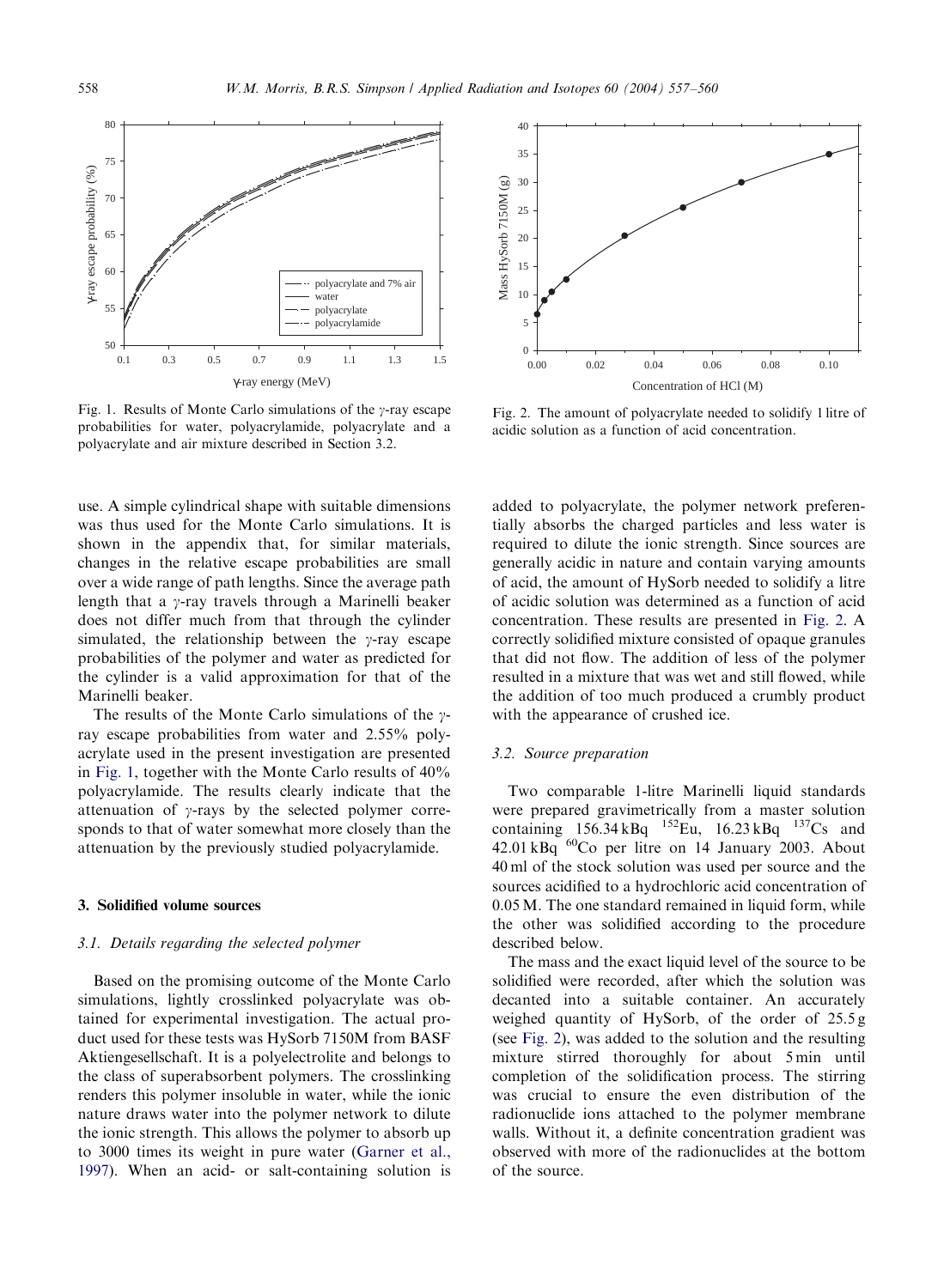Due to the addition of polyacrylate and introduction of air whilst stirring, the volume of the radionuclide mixture increased by about 8.5%, so that not all could be returned to the original Marinelli beaker without altering the geometry of the source. The beaker was filled to the previously marked liquid level, taking care to pack the granules as tightly as possible. Subsequent measurement indicated that the mixture comprised about 7% of air by volume. The activity of the source was attained by comparison of the mass returned against the original mass of liquid plus polymer. In summary, the final product comprised distinct granules interspersed with air. Nevertheless, the mixture remained intact and did not flow even when the container was tilted through 90°.

## 4. Experimental

#### 4.1. NaI measurements

Measurements were made on a 1-litre Marinelli source both before and after solidification. A NaI(Tl) detector  $(50 \times 50 \text{ mm})$  was used, facing the side of the beaker, measuring the upper, center and lower layers of the source in turn. For each layer, the source was measured in four orientations differing by about  $90^\circ$ , labeled North, East, South and West, respectively. Counts were recorded integrally above a threshold set at about 80 keV. Results from these measurements are summarized in Fig. 3 and indicate that the radioactivity was uniformly distributed within the layers. The effect of the different measurement geometries on the detection efficiency can be clearly seen.

The homogeneity and degree of water-equivalence was determined by comparing the mean count-rate of the solid source in each of four measurement geometries against measurements made on the source in liquid



Fig. 3. Summary of  $\gamma$ -ray measurements of the solidified Marinelli source. Uncertainties are counting statistics only and all measurements were corrected for background.

#### Table 1

Summary of NaI measurements to confirm homogeneity and water-equivalence. Specified uncertainties are due to counting statistics only

| Measurement<br>geometry <sup>a</sup> | Count-rate of<br>solid $(s^{-1})^{b,c}$ | Count-rate of<br>liquid<br>normalized to<br>solid $(s^{-1})^b$ | Difference<br>between solid<br>and liquid $(\% )$ |
|--------------------------------------|-----------------------------------------|----------------------------------------------------------------|---------------------------------------------------|
| Upper layer                          | $213.7 + 0.3$                           | $213.1 + 0.3$                                                  | 0.3                                               |
| Center layer                         | $290.0 + 0.3$                           | $291.5 + 0.3$                                                  | $-0.5$                                            |
| Lower layer                          | $200.3 + 0.2$                           | $201.9 + 0.2$                                                  | $-0.8$                                            |
| Lengthwise                           | $211.7 + 0.3$                           | $214.6 + 0.3$                                                  | $-1.4$                                            |

<sup>a</sup>The rates vary for each layer because of efficiency differences due to the changed geometry.<br><sup>b</sup>All measurements were corrected for background.

c The count-rates are the averages of the various orientations measured for each geometry as displayed in Fig. 3.

form. The measurements made with the liquid source were normalized to the radionuclide concentration of the solid source to compensate for the fraction of the solid source that was not returned to the Marinelli beaker. The results in Table 1 show that, on average, counts from the solid source were about 0.6% less than from the liquid source.

To check that the solidified source was waterequivalent over the entire energy range, NaI  $\gamma$ -ray spectra were collected measuring the center layer of both the liquid and solid forms. The difference between the two spectra was consistent with zero within the statistical variation.

Destructive tests on the solid source were performed 2 months after the initial solidification by counting 13 cylindrical vials each containing 45 g of the source material sampled throughout the beaker. The tests demonstrated homogeneity to within 1%, thereby also indicating that the solid was stable over time.

# 4.2. HPGe measurements

Finally, measurements were made to gauge the practical situation of utilizing the solid Marinelli standard to calibrate a HPGe detector. The solidified source and a comparable liquid source were counted successively 3 times for a total of 3 h per source and the acquired spectra analyzed in the usual way to obtain the peak areas corresponding to the major photopeaks.

After normalization of the peak areas to the same radioactivity concentration, the data were used to determine the solid/water efficiency ratios as a function of energy [\(Fig. 4](#page-3-0)). Due to cancellation of parameters making up the efficiencies, the ratios are equivalent to the ratios of the  $\gamma$ -ray escape probabilities and so the data can be compared with the Monte Carlo calculations shown in [Fig. 1](#page-1-0). It is apparent that the